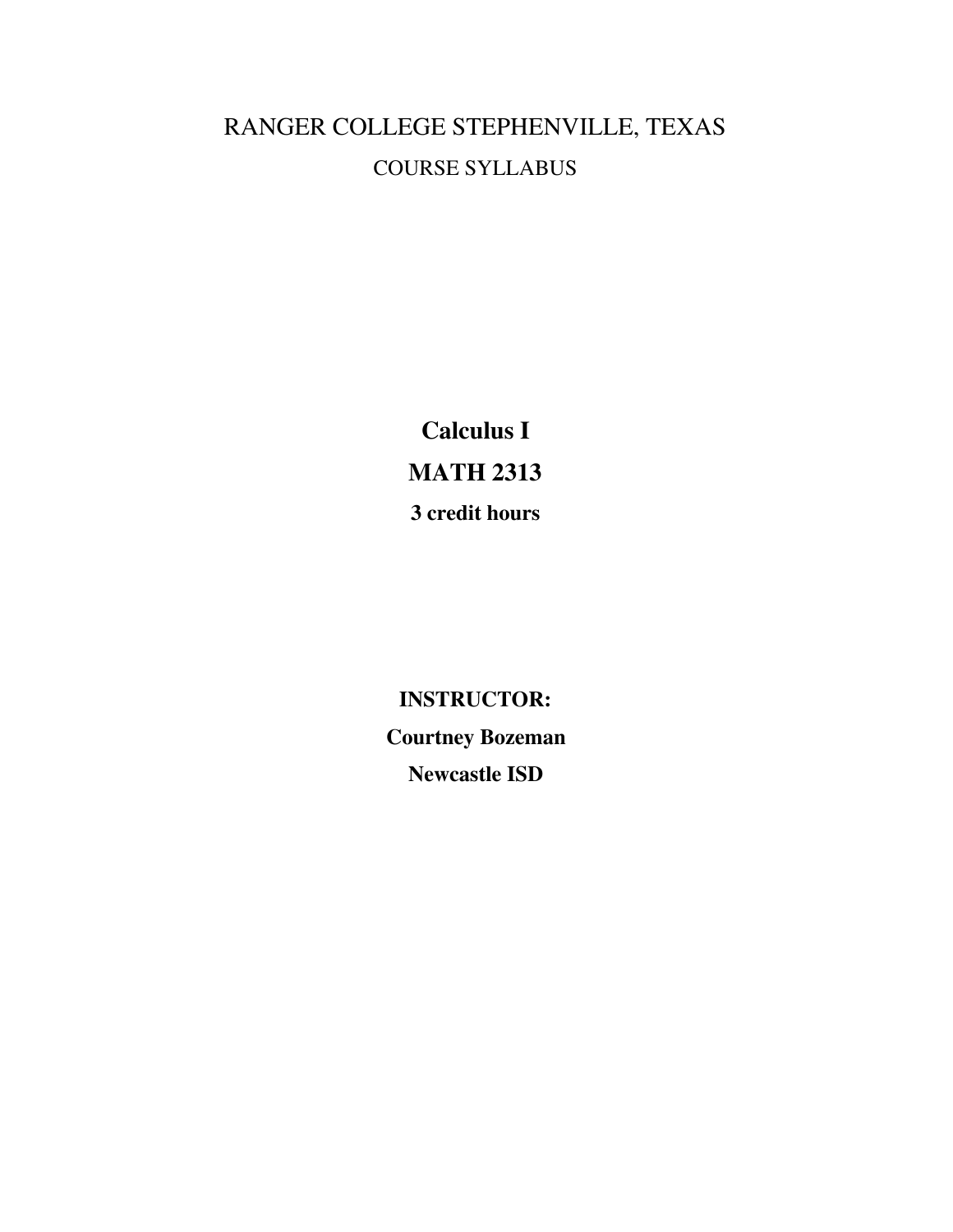MATH 2313 INSTRUCTOR: Courtney Bozeman EMAIL: cbozeman@rangercollege.edu OFFICE: Newcastle ISD

## **1. Texas Core Curriculum Statement of Purpose**

Students will gain a foundation of knowledge of human cultures and the physical and natural world, develop principles of personal and social responsibility for living in a diverse world, and advance intellectual and practical skills that are essential for all learning.

## **2. Course Description**

Functions, limits, continuity, differentiation, integration, applications, and topics in analytic geometry. Use of computer technology and lab assignments will be required in this course.

## **3. Required Background or Prerequisite**

### MATH 1314 and MATH 1316

## **4. Required Textbook and Course Materials**

James Stewart, Calculus, 6th edition - provided for by Newcastle ISD

### **5. Course Purpose**

This course focuses on quantitative literacy in logic, patterns, and relationships. The course involves the understanding of key mathematical concepts and the application of appropriate quantitative tools to everyday experiences.

### **6. Learning Outcomes**

Upon successful completion of this course the student will:

- 1). Develop solutions for tangent and area problems using the concepts of limits, derivatives, and integrals.
- 2). Draw graphs of algebraic and transcendental functions considering limits, continuity, and differentiability at a point.
- 3). Use differentiation rules to differentiate algebraic and transcendental functions.
- 4). Determine whether a function is continuous and/or differentiable at a point using limits.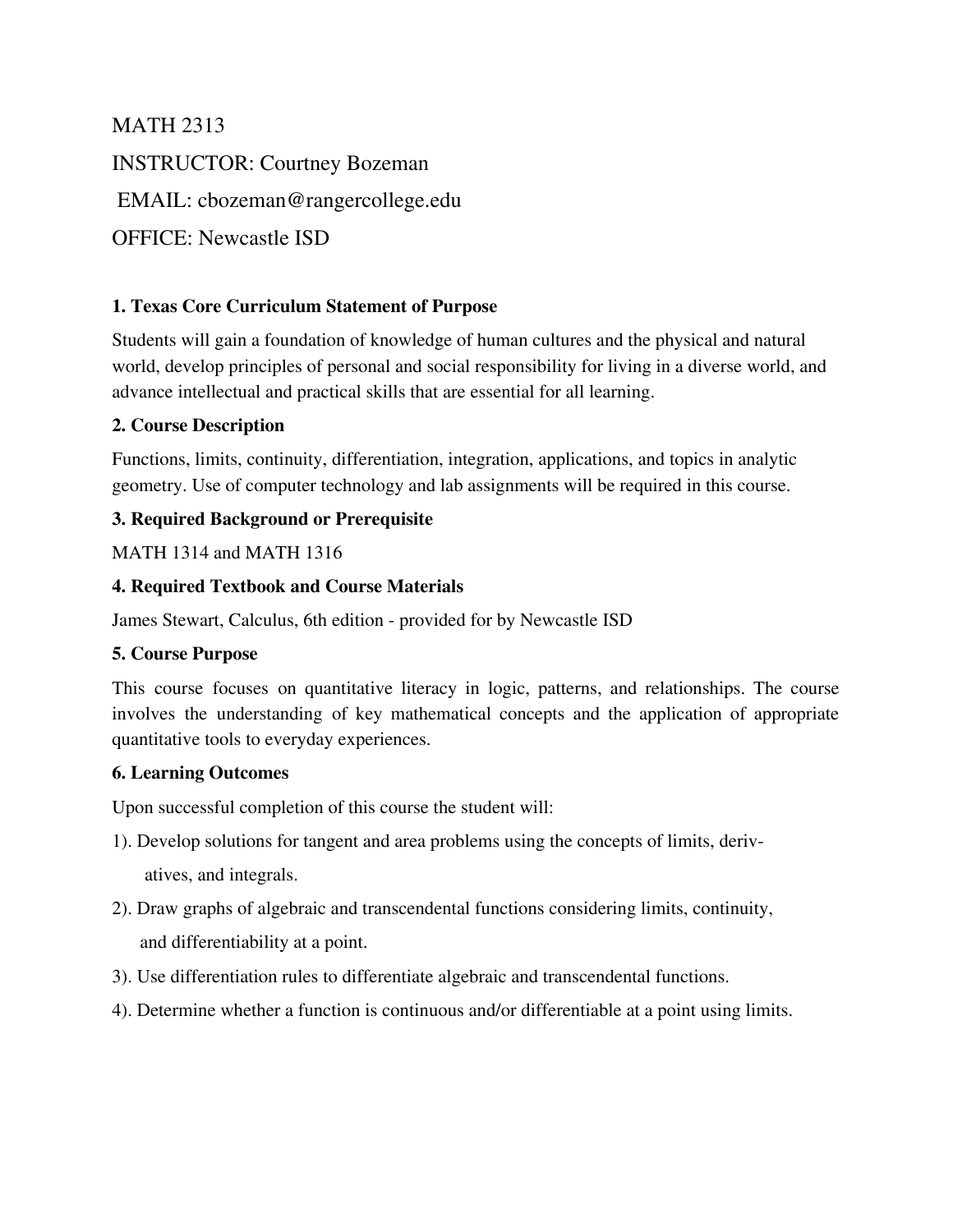5). Identify appropriate calculus concepts and techniques to provide mathematical models of real-world situations and determine solutions to applied problems.

6). Evaluate definite integrals using the Fundamental Theorem of Calculus.

7). Articulate the relationship between derivatives and integrals using the Fundamental Theorem of Calculus.

## **7. Core Objectives**

This course meets the following of the six Core Objectives:

• Critical Thinking Skills (CT) – Creative thinking, innovation, inquiry, and analysis, evaluation, and synthesis of information.

• Communication Skills (COM) – Effective development, interpretation and expression

of ideas through written, oral, and visual communication.

• Empirical and Quantitative Skills (EQS) – The manipulation and analysis of numerical data or observable facts resulting in informed conclusions.

- Teamwork (TW) The ability to consider different points of view and to work effectively with others to support a shared purpose or goal
	- Social Responsibility (SR) Intercultural competence, knowledge of civic

responsibility

• Personal Responsibility  $(PR)$  – The ability to connect choices, actions, and consequences to decision making.

## **8. Methods of Instruction**

This is a face to face class. New material and assignments will be given every Monday, Wednesday and Friday unless otherwise noted on the outline. Tuesday and Thursday will be designated work days for students to complete assignments and ask questions for clarification.

### **9. Methods of Assessment**

There will be five unit exams and a cumulative final exam. The grade will be determined by the average of these six test scores. The final exam may replace the lowest unit exam if the final exam score is higher than the lowest unit exam. Everyone must take the final exam or be given a zero for the final exam grade.

Grading Scale: A=90–100% B=80–89% C=70–79% D=60–69% F<60%